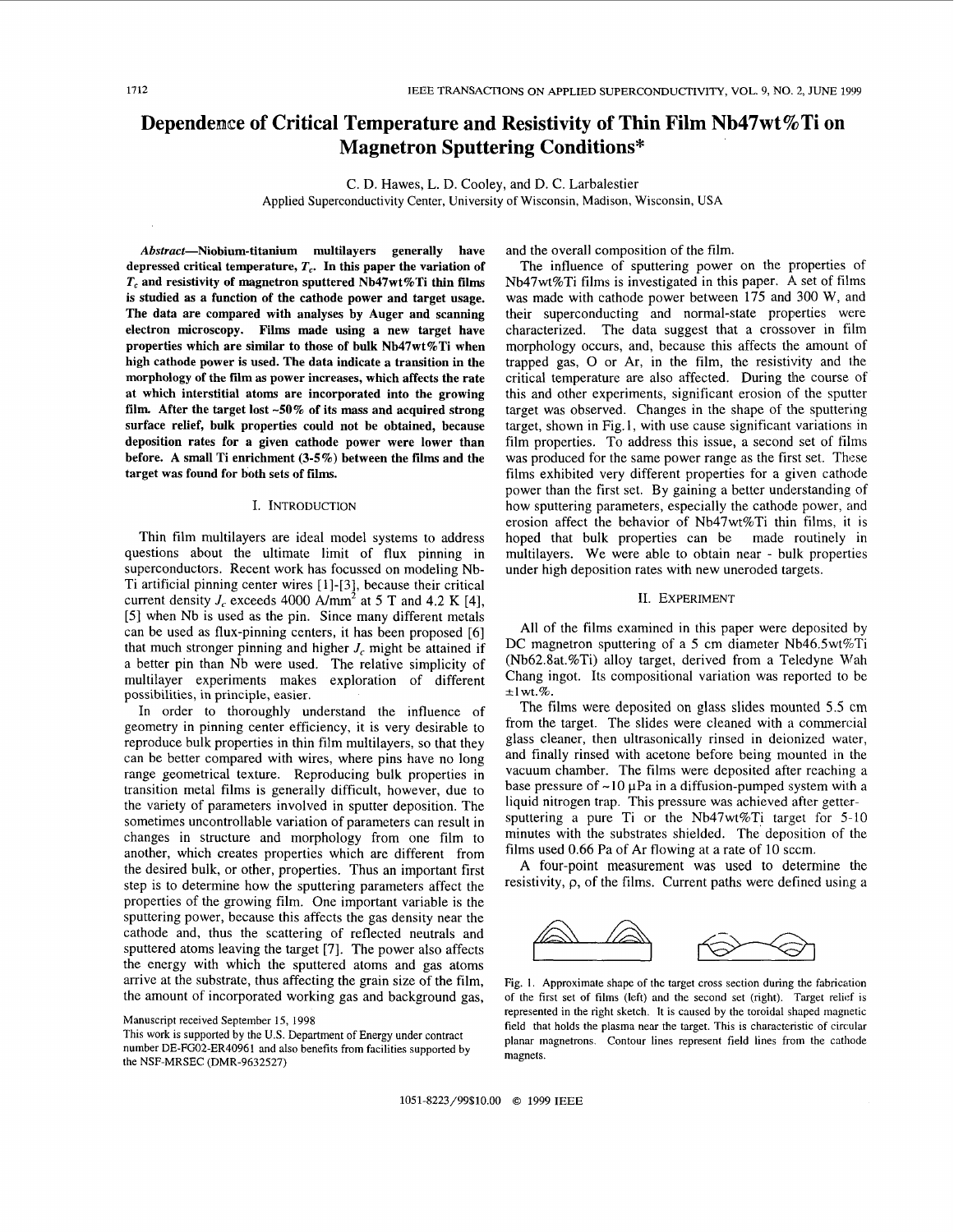150  $\mu$ m wide bridge for the first set and a 60  $\mu$ m wide bridge for the second set. These bridges were 3 mm long. The bridges were patterned by standard lithographic techniques and wet etching by a 50/50 solution of HF and HNO<sub>3</sub>. The amount of undercutting was found to be minimal after checking several films by SEM and light microscopy. The film thickness and the bridge width were measured using a Tencor Alpha-Step 200 Protilometer and verified by light microscopy and SEM.

Critical temperature *T,* measurements were made using a SQUID magnetometer. Two values for *T,* are reported, corresponding to a sample moment equal to 10% and 90% of the saturated 4.5K moment. The *T,* measurements were made in a 10 Oe field while warming. The field was applied after the sample was cooled to 4.5 K in zero field.

Semi-quantitative compositional analyses of the films were performed in a PHI-660 scanning Auger probe and a LEO-982 FESEM. Two samples from each of the films sets were analyzed using both EDX and Auger electron spectroscopy (AES). Modeling software for electron trajectories in materials was applied to determine if there was any interaction with the substrate, due to the thickness of the samples being  $<$ 1  $\mu$ m, for the EDX analysis. This revealed that there was little substrate interaction, since a relatively low beam energy of 10 keV was used and the film thickness was between 522 nm and 740 nm. The AES depth profiling consisted of taking a surface scan, and then performing an alternating routine of sputtering for 30 seconds, waiting for 10 seconds, taking spectra, and repeating. The total sputtering time was 10 minutes.

# 111. RESULTS

Fig. 2 shows that both film sets exhibit a nearly linear relationship between cathode power and deposition rate. The film set, made with the target after severe erosion has occurred, shows a significant decrease in deposition rate for any given power. Above 300 W, a significant heating of the target occurred, leading to a time dependent cathode voltage for a fixed power.

The critical temperature is shown in Fig. 3. The film set made with the flat target, shown as closed symbols in Fig. **3,**  exhibits a steady increase in  $T_c$  and a more narrow  $T_c$ transition with increasing power. By contrast, the film set made with the target after severe erosion shows a slight decrease in  $T_c$  with increasing power and a scattering of the transition. The highest value of  $T_c$  is 8.8 K, relatively close to the bulk value of Nb47wt%Ti, 9.1K. Resistive measurements gave a transition to zero resistance at 8.95 K for this film.

The resistivity data is presented in Fig. 4. The film set made with the target flat shows an increase in  $\rho$  from 78  $\mu\Omega$ cm at 175 W to 97  $\mu\Omega$ -cm at 250 W, at which point p sharply decreases to 74  $\mu\Omega$ -cm at 275-300 W. The film set made with the target after severe erosion shows a steady decrease of  $p$  from 98  $\mu\Omega$ -cm at 175 W to 83  $\mu\Omega$ -cm at 275 W. All of the resistivity values are higher than of bulk Nb47wt%Ti, 65  $\mu\Omega$ -cm. [Table 1](#page-2-0) contains the EDX data and [Table 2](#page-2-0) contains



Fig. 2. Deposition rate as a function of power for the films made when the target was flat, represented as circles, and after the target had been severely eroded, represented as squares.

the AES data, both before and after depth profiling. Although<br>the EDX and AES data are not in detailed quantitative<br>agreement with each other, they are both in agreement that the film is always enriched in Ti by 2-5% regardless of power or the amount of target erosion.

## IV. DISCUSSION

There are two effects apparent in the data. First, changes in the cathode power and the deposition rate cause different properties in the thin films. Second, films made at a given



Fig. 3.  $T_c$  as a function of power for both film sets. Closed symbols represent films made when the target was flat and open symbols represent films made when the target was severely eroded. Squares are  $90\%$  m<sub>sat</sub> and triangles are 10% m<sub>sat</sub>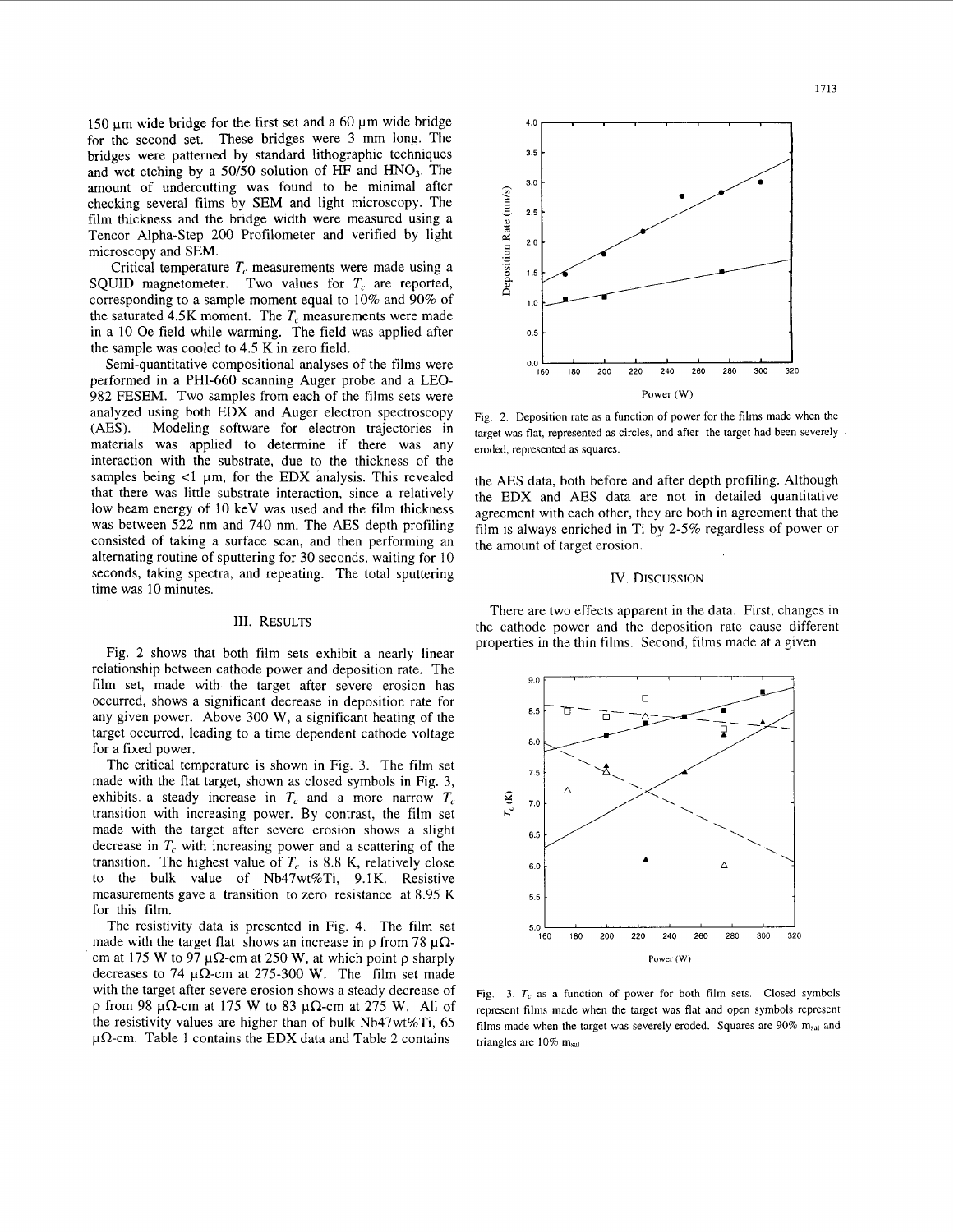<span id="page-2-0"></span>

Fig. 4. Room temperature resistivity as a function of sputtering power for both film sets. Circles represent films made when the target was flat and squares represent films made when the target was severely eroded.

cathode power have different properties for a different target age.

The effect of the different target conditions can be assessed in terms of the lower deposition rate [8], as will be discussed later, but to keep the discussion simple the two film sets will be discussed seperately.

The film set made when the target was flat shows increasing  $T_c$  and a sharper  $T_c$  transition with increasing power. The sharper transition indicates better homogeneity in the films. This transition may arise from higher film bombardment by energetic particles for a higher cathode power. At low cathode powers the gas density near the cathode is high, which increases the scattering of energetic neutrals and sputtered atoms [7]. This causes a decrease in the energy and number of particles that bombard the substrate, leading to a Zone 1 structure in the film [9]-[11]. This structure typically has low density and columnar grains, and fairly large amounts of oxygen or other impurities can be trapped. Table 2 shows higher surface concentrations of oxygen in the films grown at low power, and **AES** depth profiling indicates that oxygen concentrations of ,a few percent are maintained well into the film. By contrast, bombardment of the substrate is increased both by the power increase and the decrease in scattering near the cathode, due to a lowered gas density near the cathode caused by cathode heating [7]. The bombardment of the films by more particles with higher energy per particle leads to a different morphology, the so called Zone 2 structure, [9]-[11], which is characterized by a high number of columnar grains and higher film density. The denser film is less susceptible to interstitial

TABLE 1 RESULTS OF EDX ANALYSIS OF **FILM** SET 1, **FILM** SET 2, AND THE TARGET Film Set 1 Film Set 2 Target Power (W) Ti (at%) Power (W) Ti (at%) Ti (at%) 200 64.9 200 66.1 61.4

275 65.8 275 64.9

incorporation and exhibits more homogeneous properties [Ill. Indeed, the higher power films had a sharper *T,*  transition and higher *T,.* 

The abrupt drop in resistivity at about  $250 \text{ W}$  can be interpreted as a change from a Zone 1 to a Zone 2 structura. The Zone I structure typically has higher resistivity than the Zone 2 structure. Reference [12] points out that the transition from low to high resistivity is a fairly steep function of the working gas pressure. Changes in working gas pressure at constant power have been shown to produce similar results as changes in power at constant pressure [7]. This is consistent with a correlation between the resistivity and the amount of trapped gas. The reason for  $T<sub>c</sub>$  being somewhat lower than the bulk, even at high power, may have to do with Ar incorporation into the film. It has been shown that the oxygen content in molybdenum films decreased and Ar content increased to about  $1\%$  at 1 nm/s deposition rates, above which the Ar concentration appeared to saturate [13]. Unfortunately, we have not yet been able to do the AES deprh profiling with Xe gas, so that we can detect trapped **Ar.** 

The differences in the Nb-Ti film composition from that of the target can be attributed to the different emission profiles of Nb and Ti. Ti has a lower mass than Nb, so the emission of Ti atoms is more perpendicular to the target. The plume of sputtered Ti atoms thus extends over a smaller solid angle than does the plume of sputtered Nb atoms, leading to a higher concentration of Ti in the film than if the substrate is sufficiently far from the target, consistent with the data of Table **1** and Table 2.

The overall lower  $T_c$  values and higher resistivity values in the film set made after the target was severely eroded can be attributed to the change in the shape of the target due to sputter erosion. Fig. 2 shows that films made with the target after being severely eroded have lower deposition rates than those made when the target was still flat, at the same power. Reference [8] has shown that plasma density increases with

| TABLE 2<br>RESULTS OF AES ANALYSIS OF FILM SET 1, FILM SET 2, AND THE TARGET |        |           |           |             |            |  |  |  |  |  |
|------------------------------------------------------------------------------|--------|-----------|-----------|-------------|------------|--|--|--|--|--|
| Before depth profiling                                                       |        |           |           |             |            |  |  |  |  |  |
| Film Set 1                                                                   | Pwr(W) | $O(at\%)$ | C (at%)   | $Ti(at\%)$  | $Nb(at\%)$ |  |  |  |  |  |
|                                                                              | 200    | 58.9      | 13.0      | 23.3        | 4.80       |  |  |  |  |  |
|                                                                              | 275    | 40.0      | 42.4      | 15.8        | 1.80       |  |  |  |  |  |
| Film Set 2                                                                   | Pwr(W) | $O(at\%)$ | $C$ (at%) | $Ti (at\%)$ | $Nb(at\%)$ |  |  |  |  |  |
|                                                                              | 200    | 60.6      | 17.9      | 18.3        | 3.20       |  |  |  |  |  |
|                                                                              | 275    | 51.0      | 16.8      | 21.7        | 10.5       |  |  |  |  |  |

|                       | 275    | 51.0      | 16.8             | 21.7        | 10.5        |  |  |  |
|-----------------------|--------|-----------|------------------|-------------|-------------|--|--|--|
| Target                |        | 40.0      | 45.0             | 10.2        | 4.80        |  |  |  |
| After depth profiling |        |           |                  |             |             |  |  |  |
| Film Set 1            | Pwr(W) | $O(at\%)$ | $C(\text{at}\%)$ | $Ti (at\%)$ | $Nb(at\%)$  |  |  |  |
|                       | 200    | 2.00      | 2.50             | 54.1        | 41.4        |  |  |  |
|                       | 275    | 2.00      | 3.50             | 50.2        | 44.4        |  |  |  |
|                       |        |           |                  |             |             |  |  |  |
| Film Set 2            | Pwr(W) | $O(at\%)$ | $C$ (at%)        | $Ti(at\%)$  | $Nb (at\%)$ |  |  |  |
|                       | 200    | 4.00      | 6.00             | 49.0        | 41.0        |  |  |  |
|                       | 275    | 5.00      | 3.00             | 48.9        | 43.1        |  |  |  |
|                       |        |           |                  |             |             |  |  |  |
| Target                |        | 3.00      | 3.50             | 47.3        | 46.2        |  |  |  |